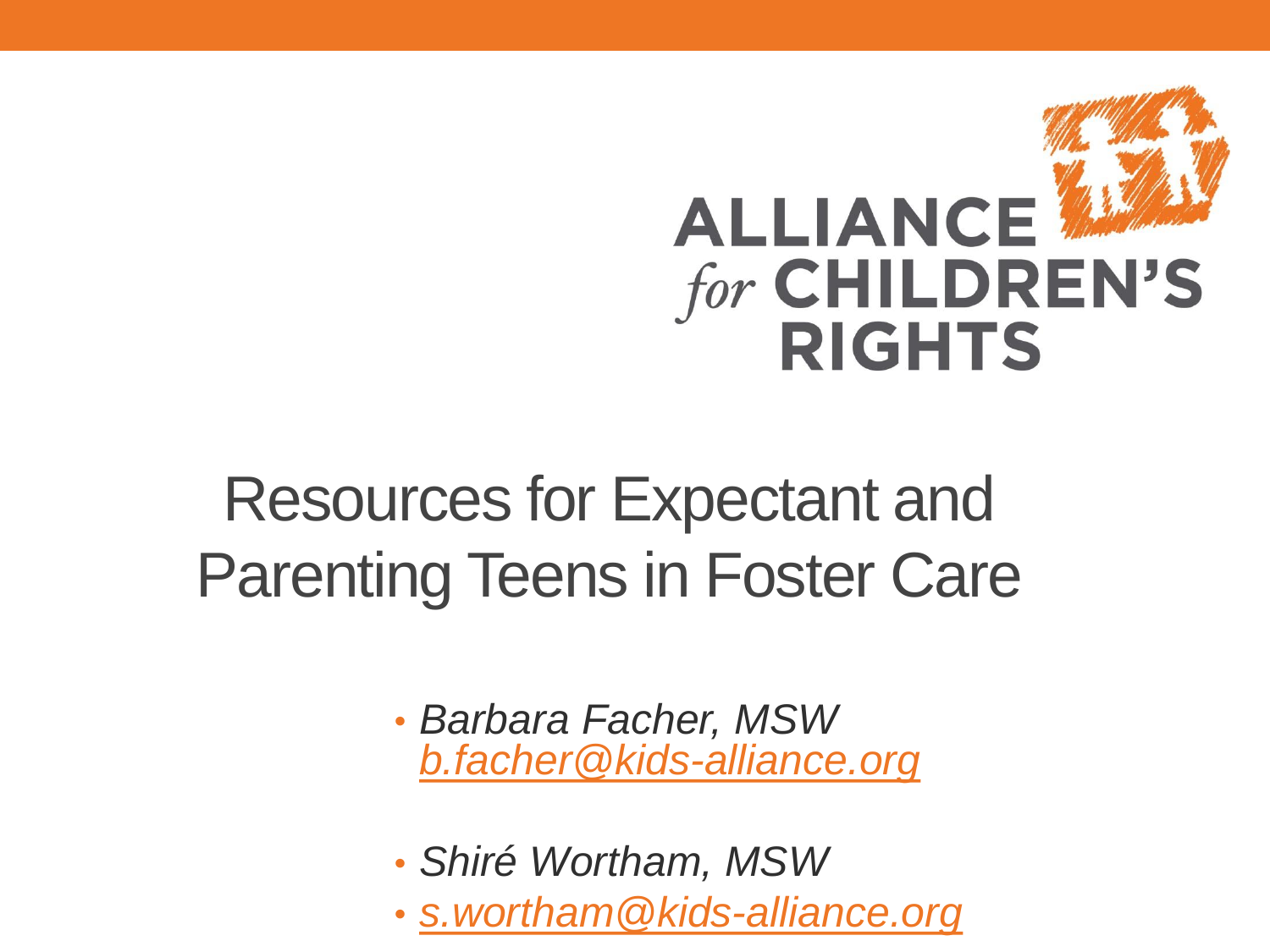Reproductive Realities for Foster Youth

- Teen pregnancy has decreased in the general population
- Foster youth become pregnant at higher rates than their peers in the general population
- By age 17, 26% of foster youth have ever been pregnant as compared to 13% in the general population and 22% have been pregnant 2 or more times
- By age 19, 52.% of foster youth have ever been pregnant as compared to 20.1% in the general population and 20.6% have been pregnant 2 or more times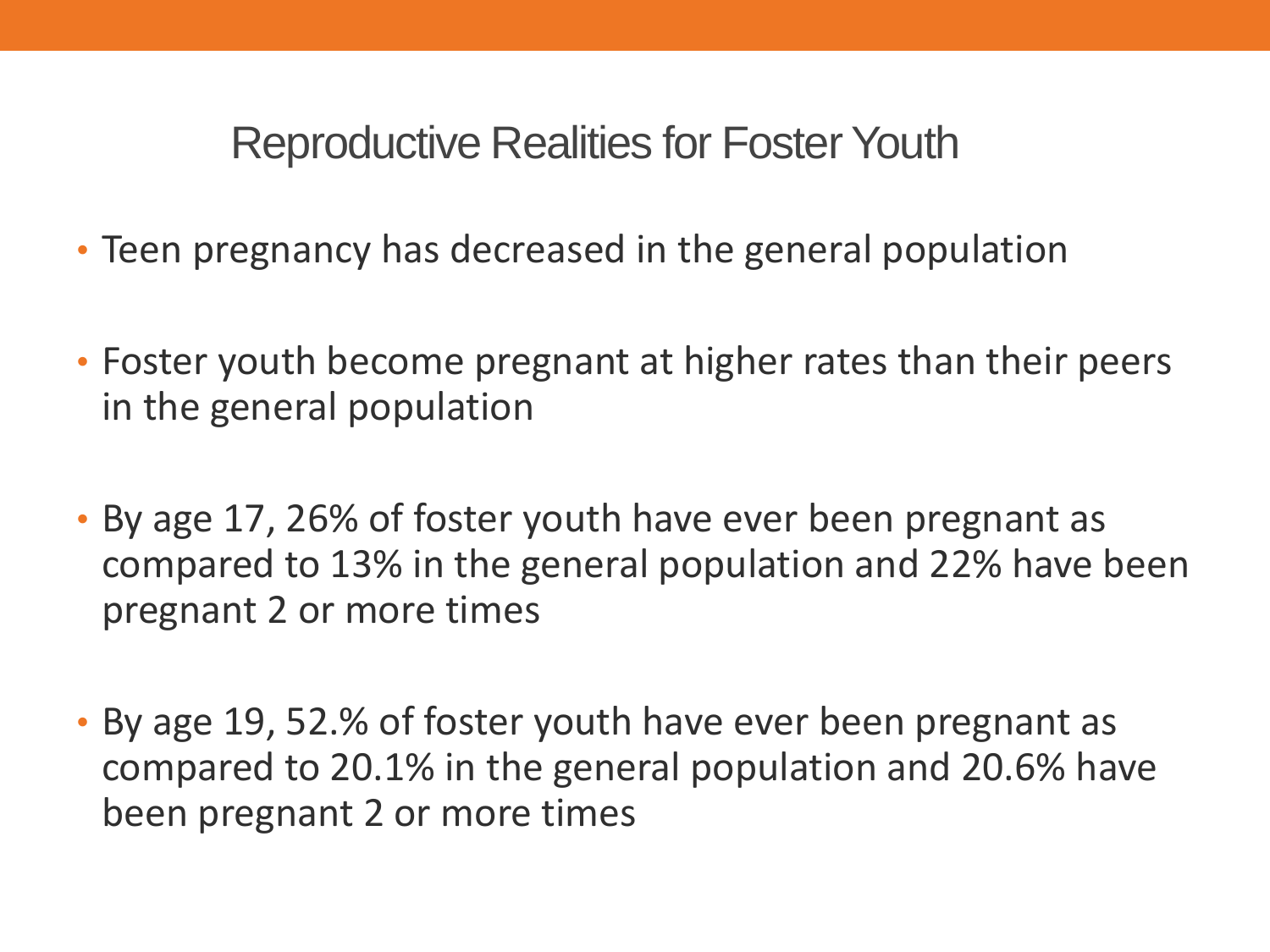### Reproductive Rights

- A minor may consent to medical care relating to the prevention or treatment of pregnancy regardless of age. Minor must get consent from her parent or guardian if seeking to be sterilized. (Family Code Section 6925)
- *American Academy of Pediatrics v. Lungren* 16 Cal. 4th 307
- Youth in both foster care and probation custody retain these rights (WIC 220, 221 & 222)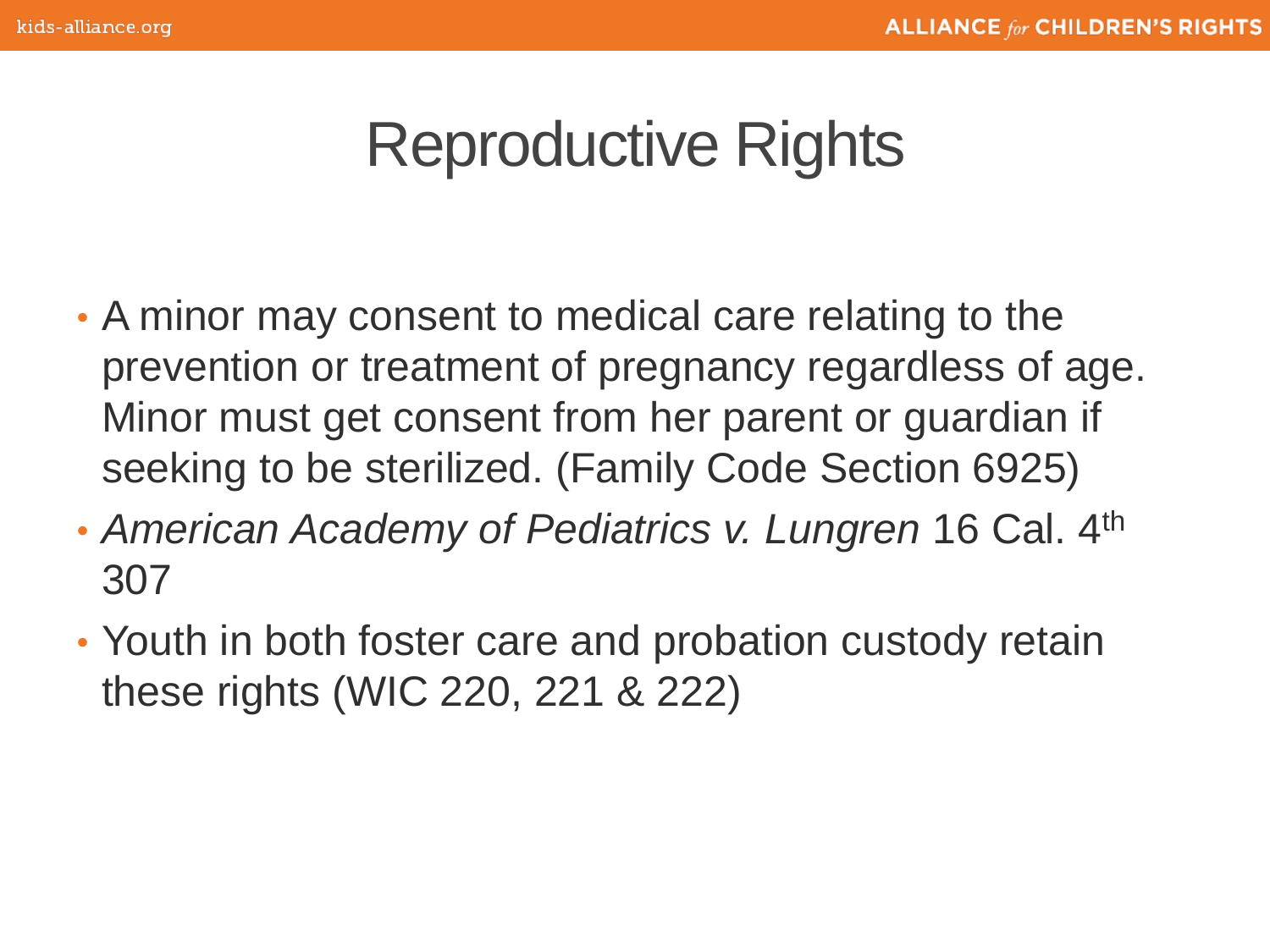### Reproductive Health Resources

- ACT Clinic (for youth with open DCFS cases) at LAC-USC: 323-409-3233
- Planned Parenthood [www.plannedparenthood.com](http://www.plannedparenthood.com/)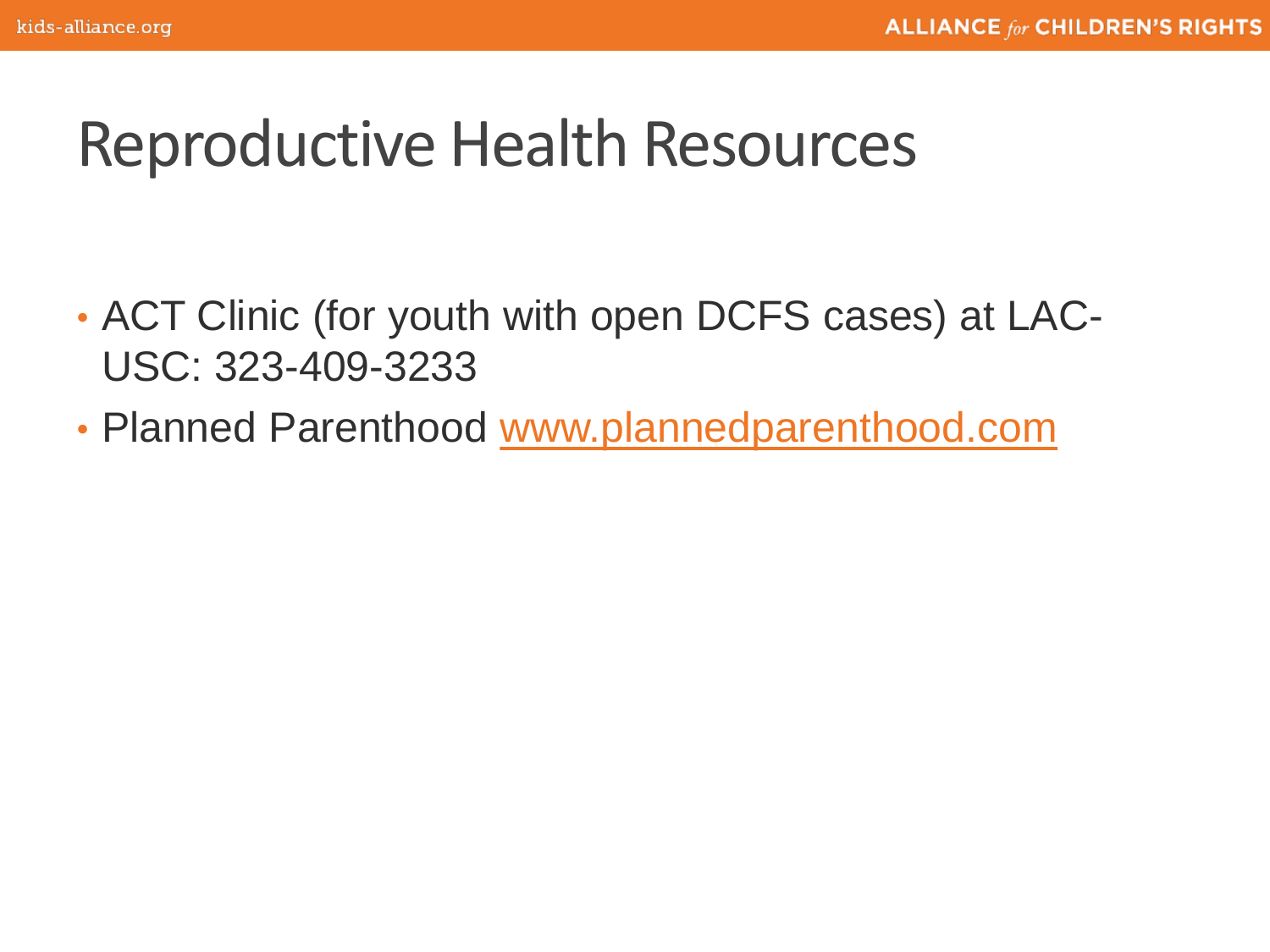### Benefits: \$

- Foster Care Payments for youth
- For the non-detained baby: Early Infant Supplement and Infant Supplement
- Parenting Support Plan (PSP)
- CalWORKs- cash aid from DPSS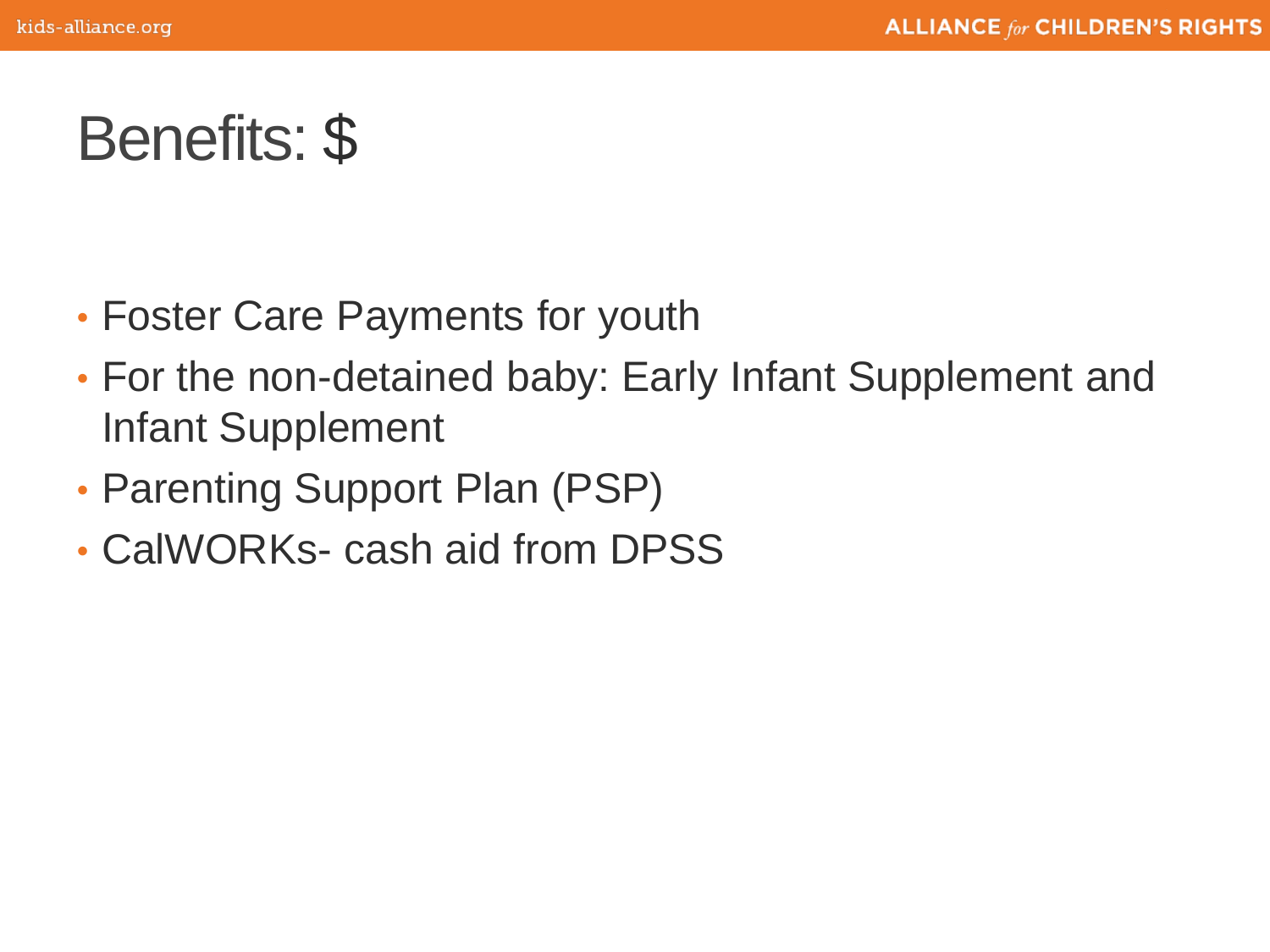### Benefits: Medi-Cal

- Foster youth and their babies are all entitled to Medi-Cal
- Foster youth are eligible for extended Medi-Cal up to age 26 (regardless of their income) under CA's implementation of Affordable Care Act
	- Youth must be in foster care at age of 18
	- Extension of prior coverage from age 21
	- Youth should automatically be enrolled and stay enrolled
- Pays for medical, dental and mental health care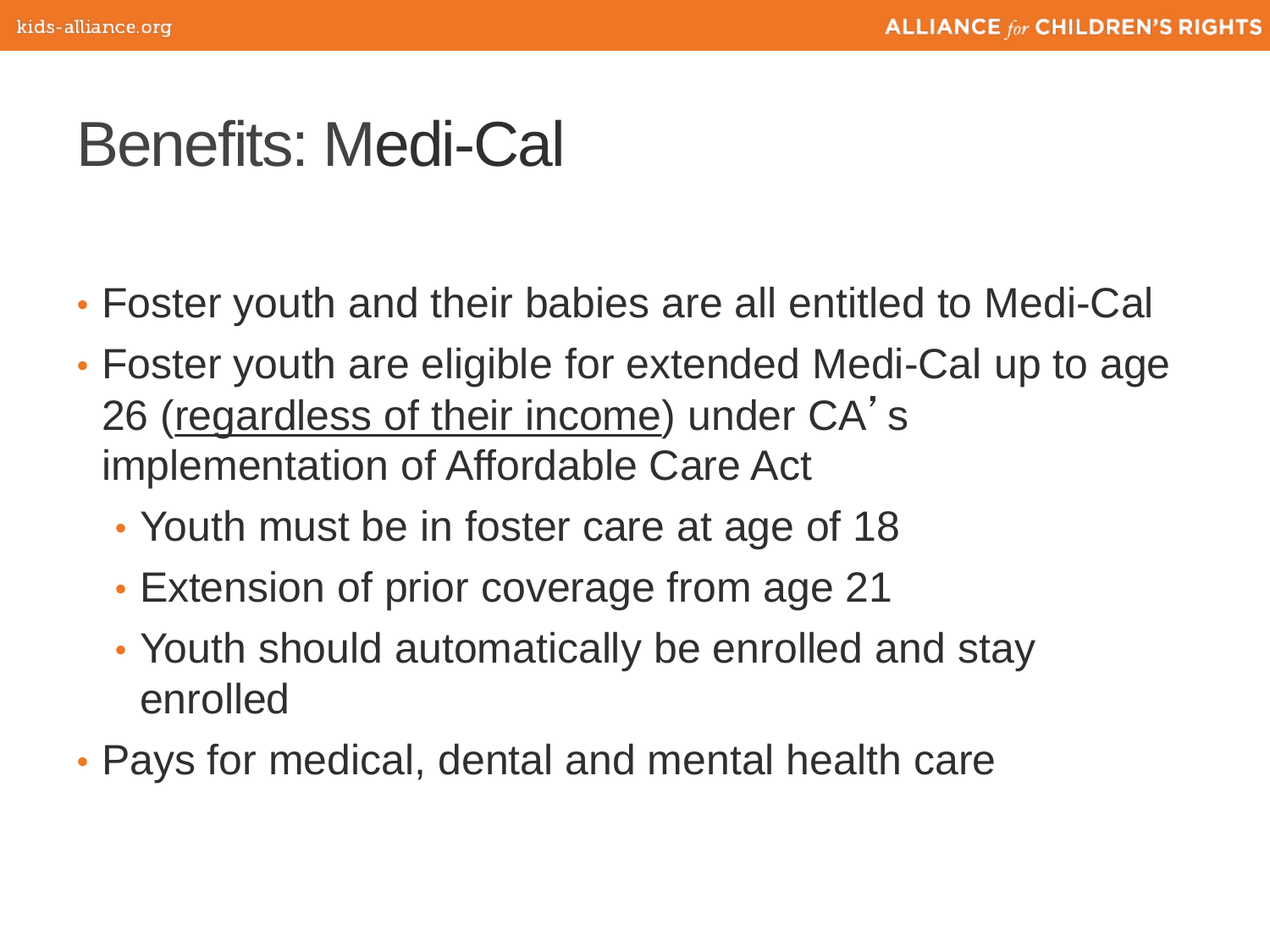### Medi-Cal (cont'd)

- Baby is covered the month of birth and the next month under their mother's Medi-Cal.
- The Alliance for Children's Rights can help with Medi-Cal issues for current and former foster youth and their babies.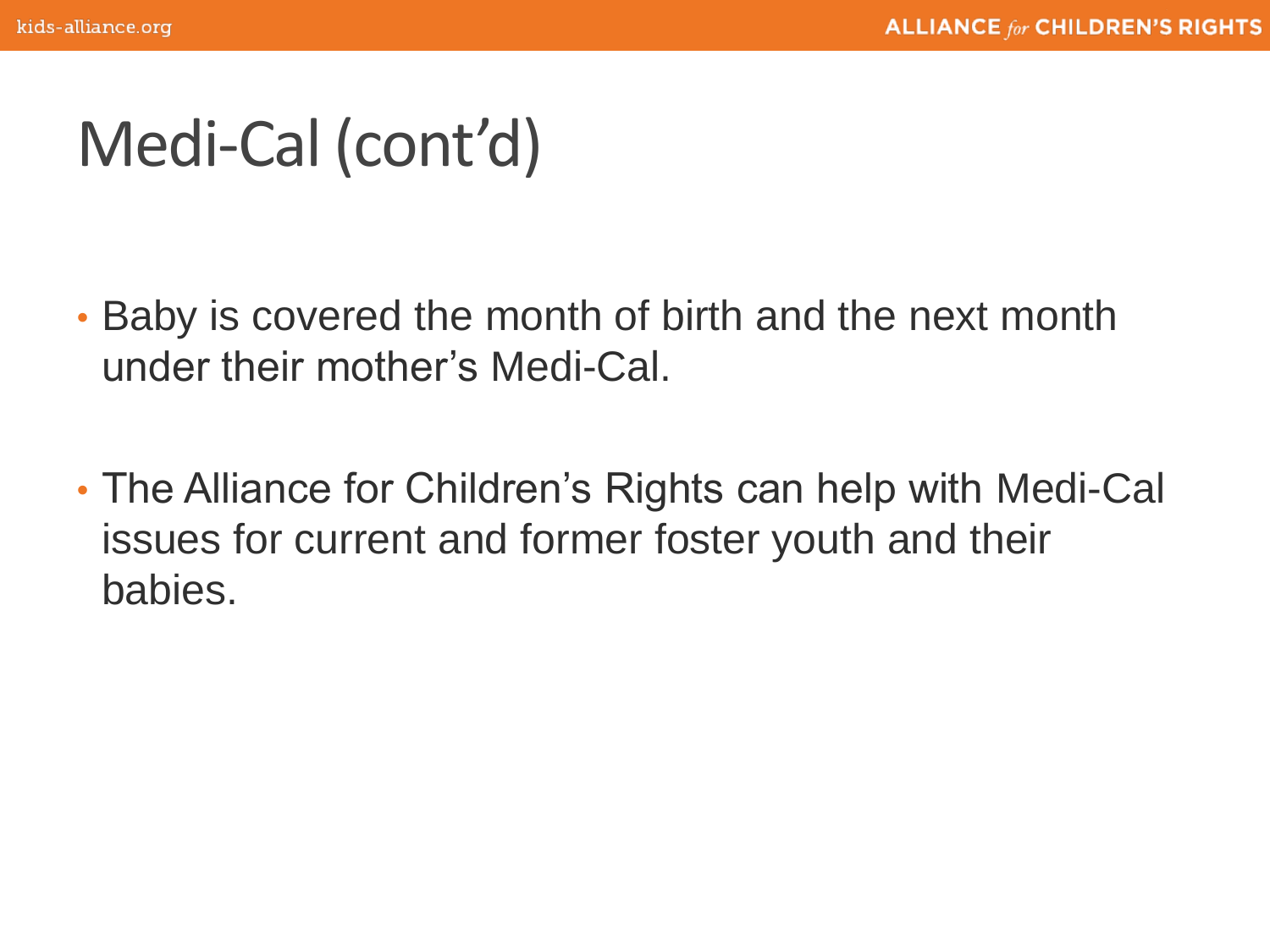### Benefits: Food

- These are government programs that provide assistance:
- WIC is a nutrition program which provides, food, formula, nutrition and breast feeding education to pregnant women and their children up to five years old.
- Cal Fresh is the former food stamp program. It comes on a card called an EBT card that can be used at groceries, farmer's markets and other food outlets.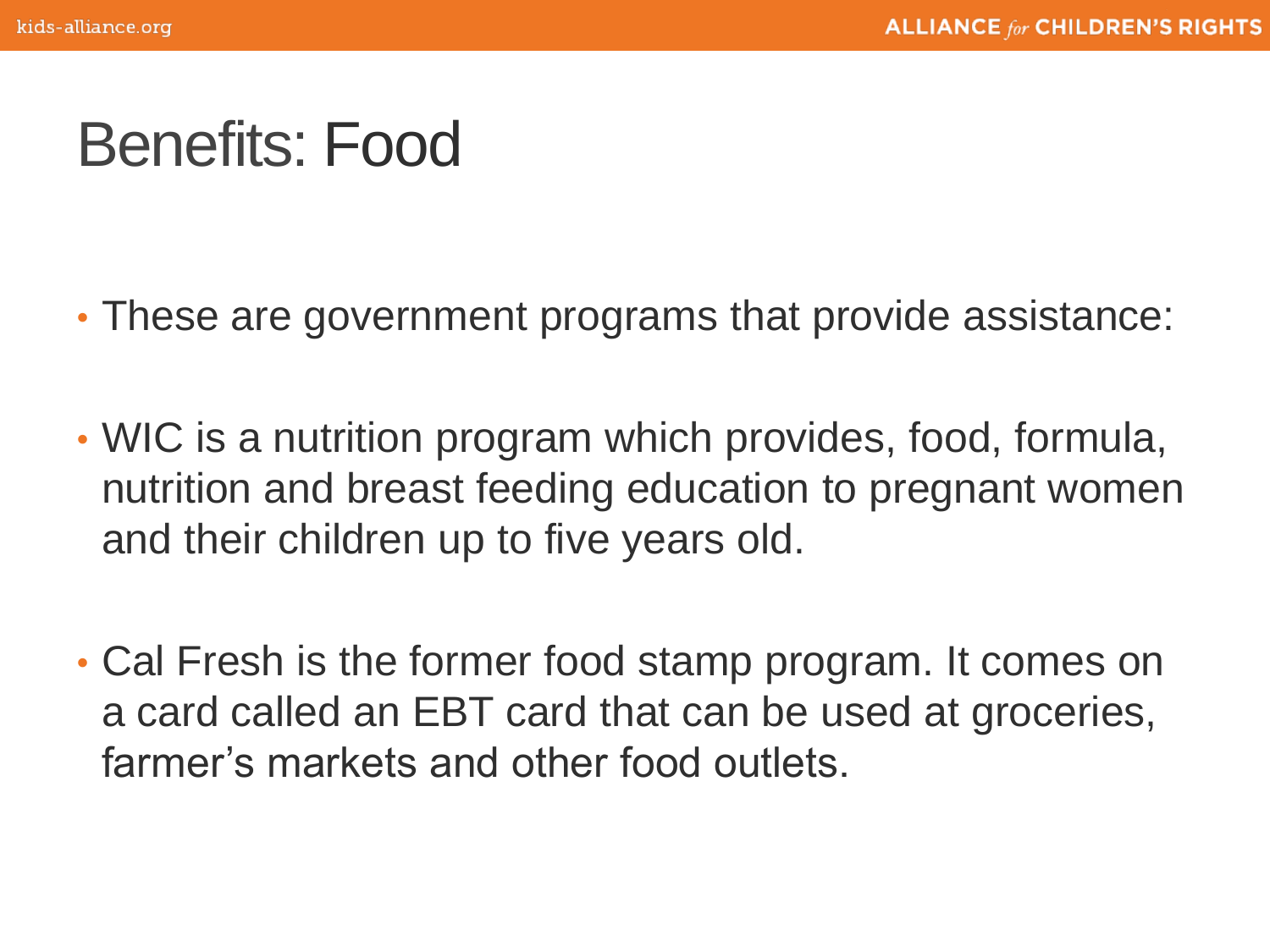### **Housing**

- St. Anne's and Crittenton: Minors with open cases who are pregnant and/or parenting
- THP+FC (THPP-NMD): Transitional housing for NMD's who have open cases.
- THP: ILP eligible youth 18-21.
- THP+: 18-24 (up to 25 if youth is in school). To be eligible for THP+ housing, youth must have an open case on their 18th birthday, (currently 82 beds).
- ILPONLINE.ORG has a list of housing programs and the number of vacancies.
- Other types of housing: Family Solution Centers (FSC) are available in every SPA to assist families that are in need of emergency housing. FSC also assist with a host of services revolving around housing. https://www.lahsa.org/ces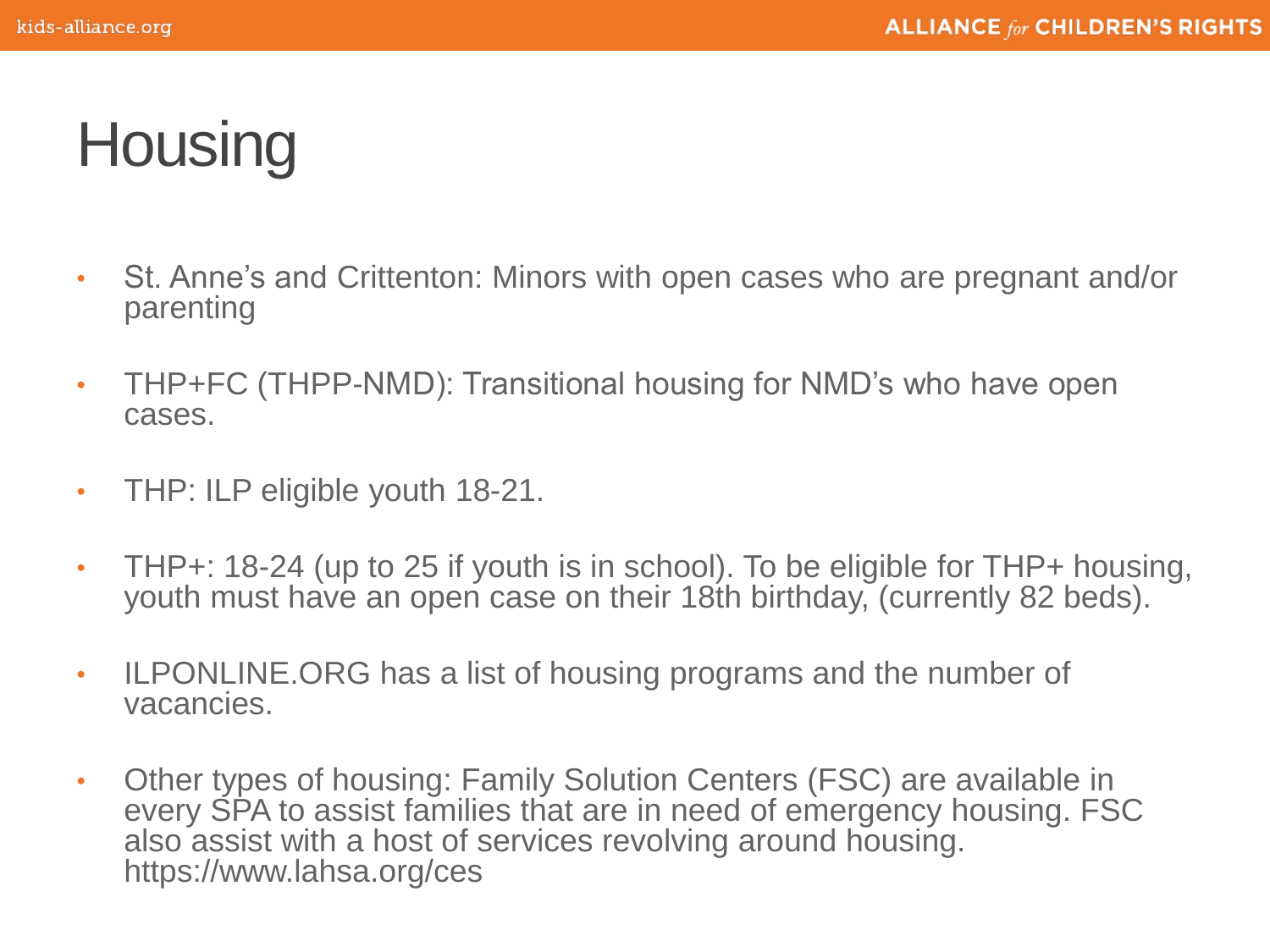### **Childcare**

- DCFS might provide funding for a licensed childcare provider
- DPSS (if receiving CalWORKs) might provide funding for a childcare provider
- The Child Care Resource and Referral (CCR&R) Agencies are child care contracting agencies that help provide parents with free or low-cost child care. Find an agency in your county: *www.rrnetwork.org*
- The Early Head Start Program in their neighborhood may also have funding for childcare. [http://cao.lacounty.gov/ccp/pdf/ehs\\_hs\\_programs\\_updated\\_2jan14.pdf](http://cao.lacounty.gov/ccp/pdf/ehs_hs_programs_updated_2jan14.pdf)
- A few schools and colleges provide childcare.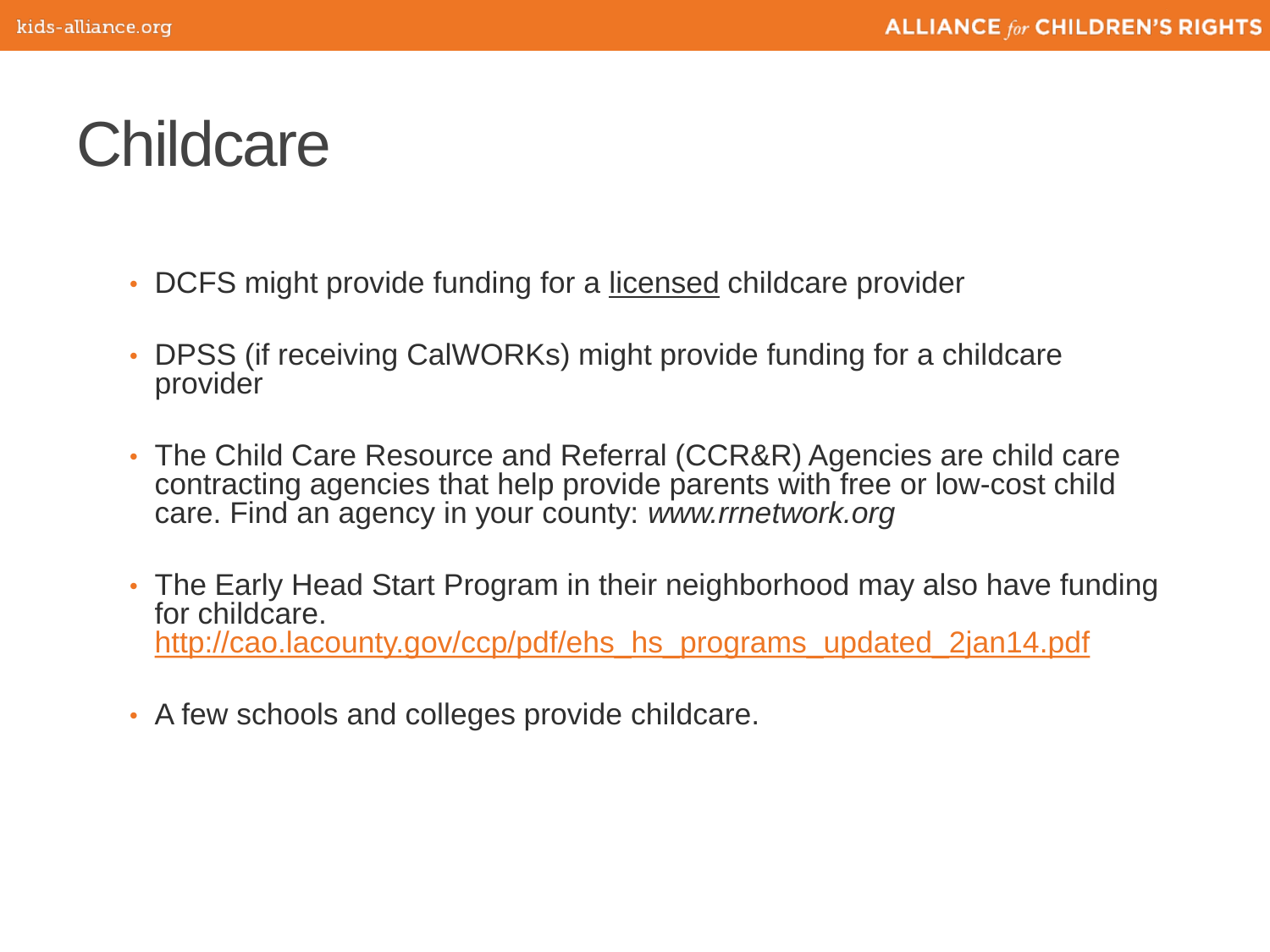### Educational Rights

Right To:

- Stay in and Return to School
- Participate in ALL Academic Activities
- Participate in ALL Extracurricular Activities
- Reasonable Adjustments

California Education Code Sec. 230(h); California Regulations 5 C.C.R. Sec. 4950

• Title IX

If they do not want to attend their local school there are an array of other options from:

- Special schools for teen parents
- Special programs for any youth who is having trouble in a traditional setting
- Studying independently at home.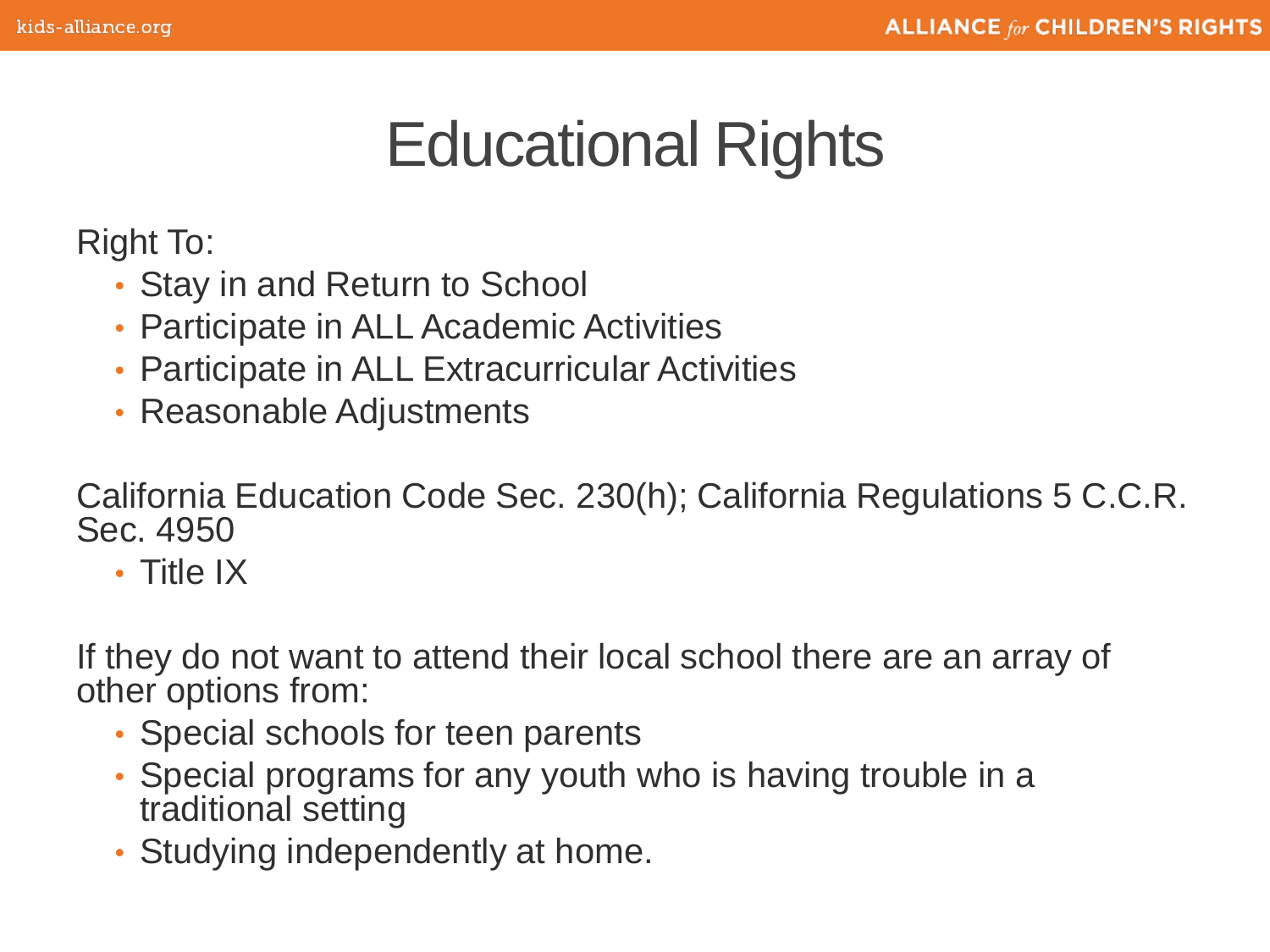### FAMILY LAW

This includes issues such as:

- Custody
- Visitation
- Divorce
- Paternity
- Child support
- DV restraining orders

Public Counsel provides free legal advice on teen parent family law issues for youth in care.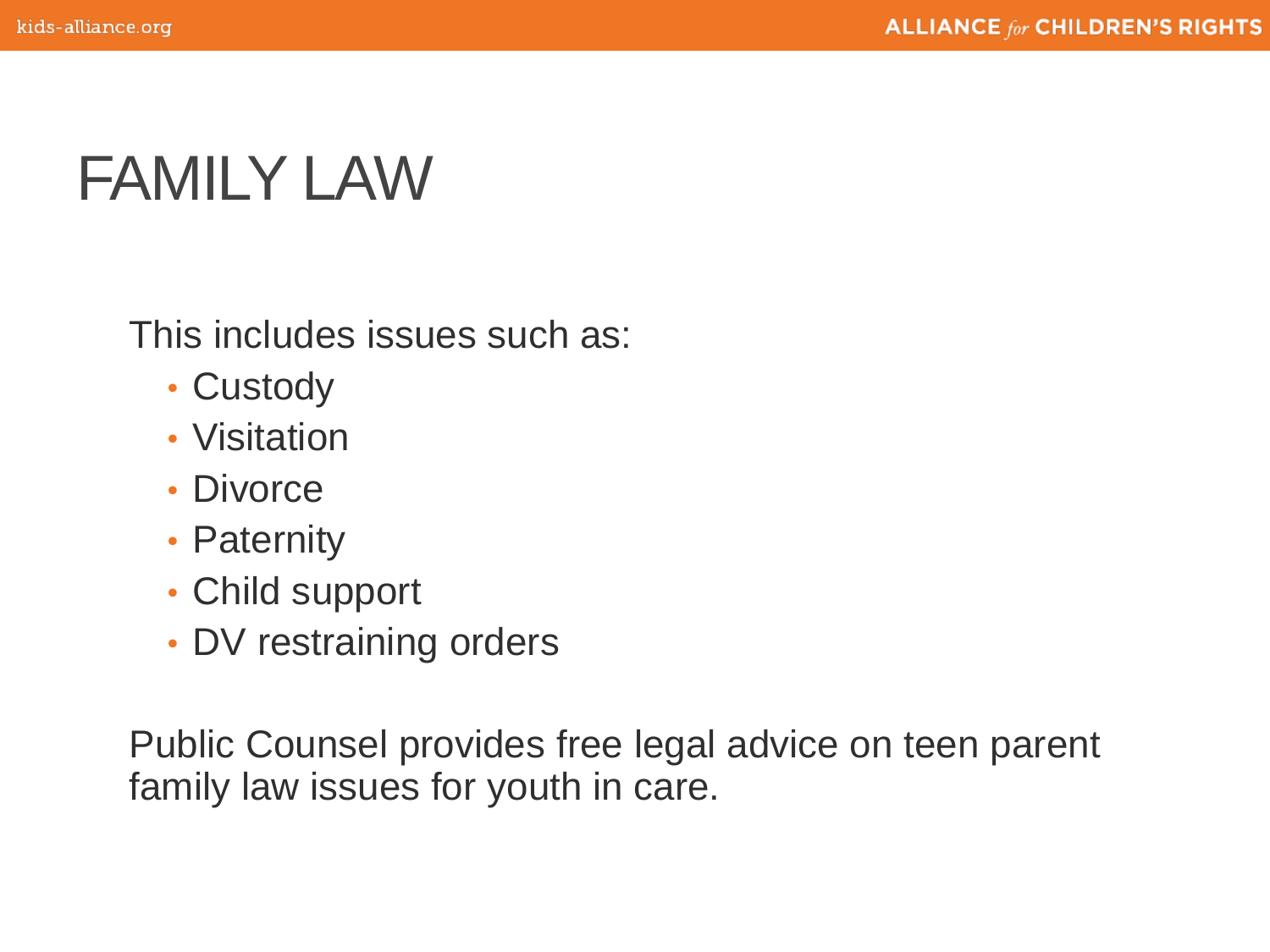### Pregnant and Parenting Teen (PPT) **Conferences**

These conferences are for youth with open cases. The PPT Conferences are voluntary and address the following:

- Issues relating to pregnancy and the early stages of child rearing.
- Preventative services to assist in stabilizing and maintaining the family unit.
- Fostering safety and promoting a successful transition to independence.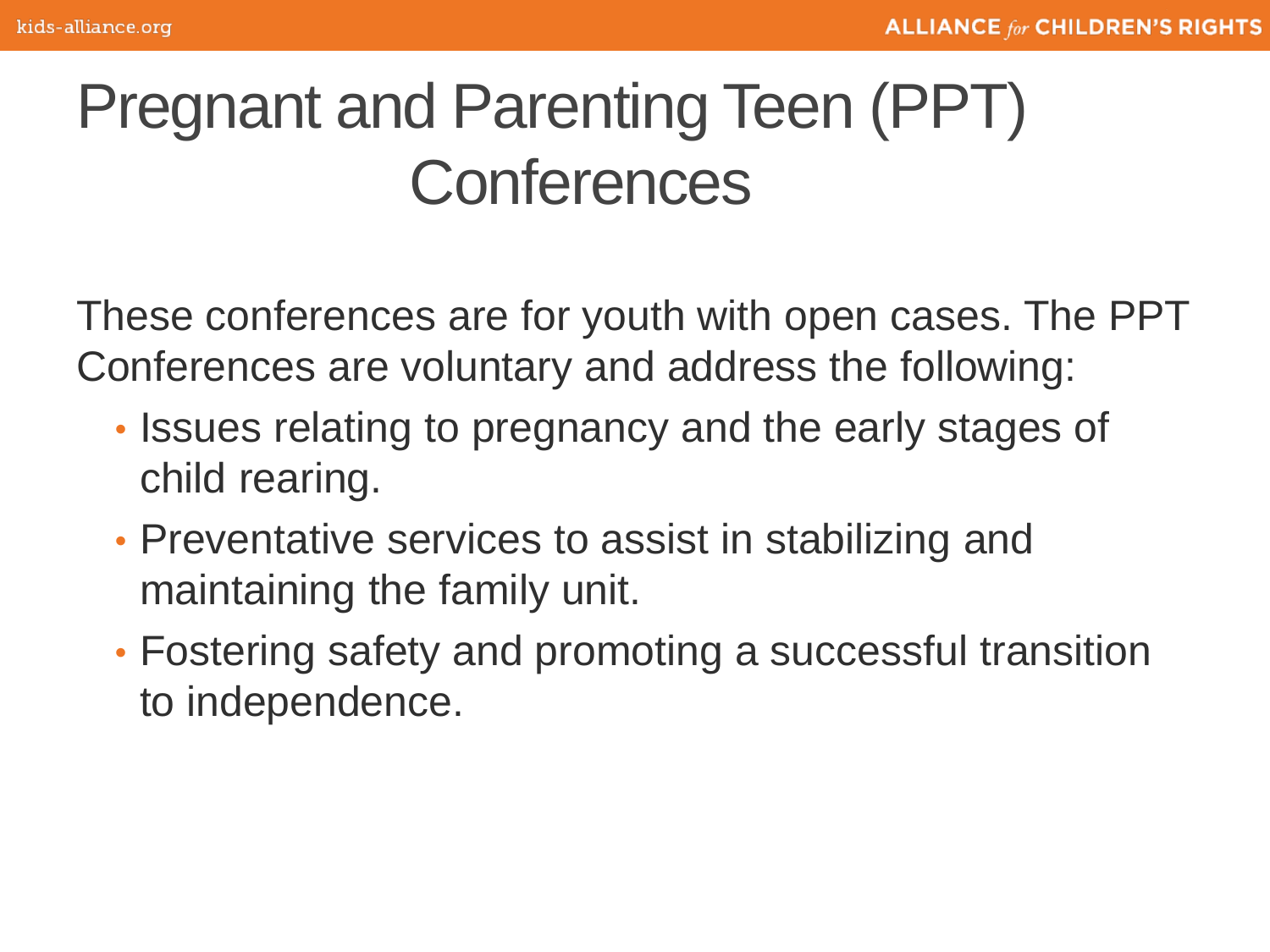# Potential PPT Conference Participants: It takes a village!

DCFS/Community Supports:

- Educational Consultant
- Independent Living Program (ILP) Coordinator
- Public Health Nurse (PHN)
- Wraparound
- Department of Public Social Services Linkages
- Department of Mental Health
- Therapist
- Family Support Systems:
- Youth Father
- Youth Mother
- Family members
- Non –related extended family members
- Caregiver/Legal Guardian
- Significant friend (maternal and paternal)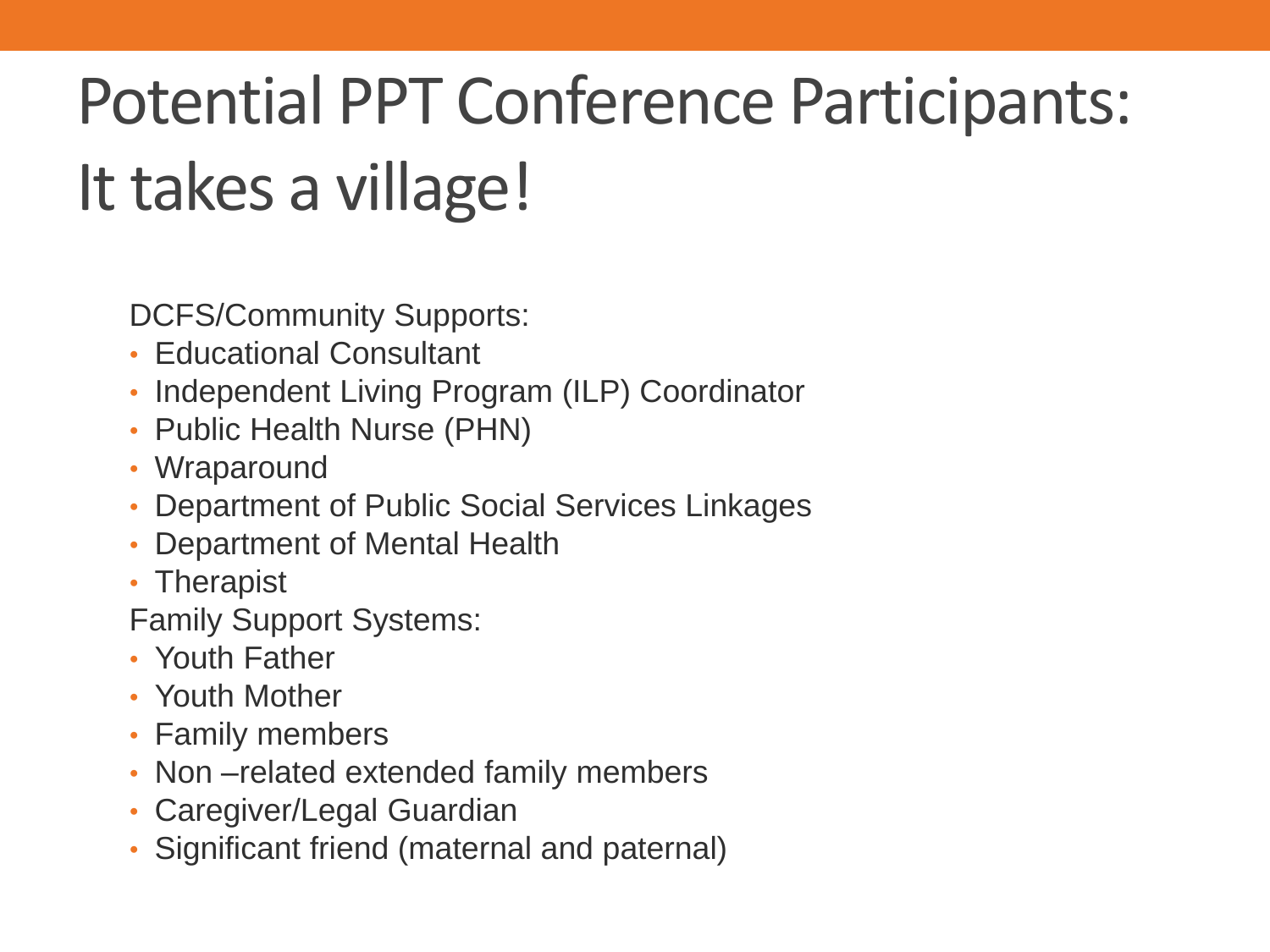### What issues are addressed at the PPT Conference?

- Prenatal Care/Reproductive Health
- Placement instability
- Education
- Subsidized child care to enable youth to remain in school
- Child Care
- Parenting Classes
- Early Intervention for babies
- Counseling
- Legal Issues: Family Law, tickets, immigration etc
- Public Benefits
- Transition Issues and Services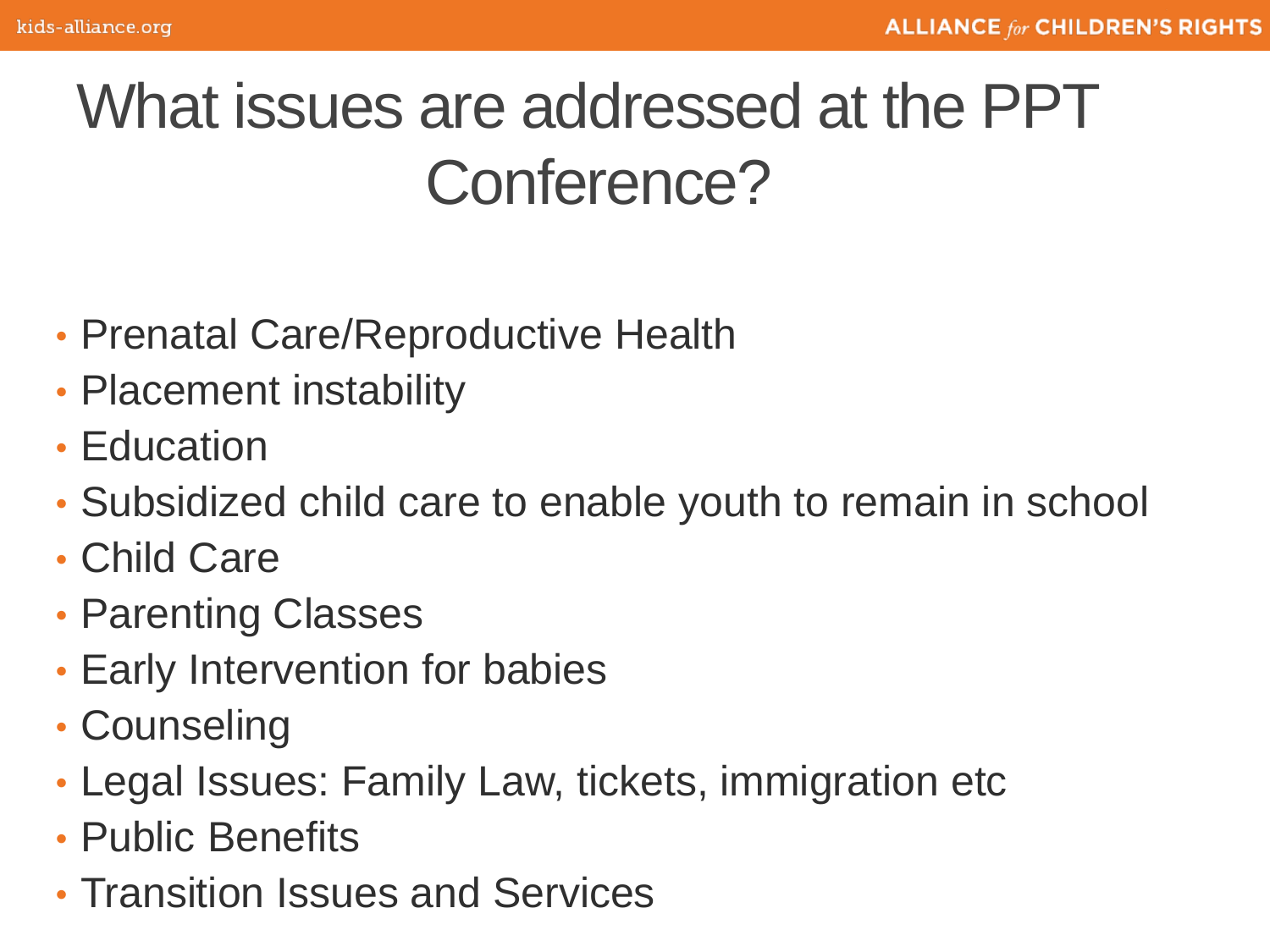# **Adolescent Family Life Programs (AFLP)**

The Adolescent Family Life Programs serve youth up to age 19. Case managers provide services to help ensure the birth of a healthy baby, assist teens in completing their education, and provide information on preventing additional unintended pregnancies. AFLP programs may offer education on AIDS prevention, dropout prevention, violence prevention, special programs for teen fathers and family life education. Find an AFLP office: *www.cdph.ca.gov/programs/aflp/*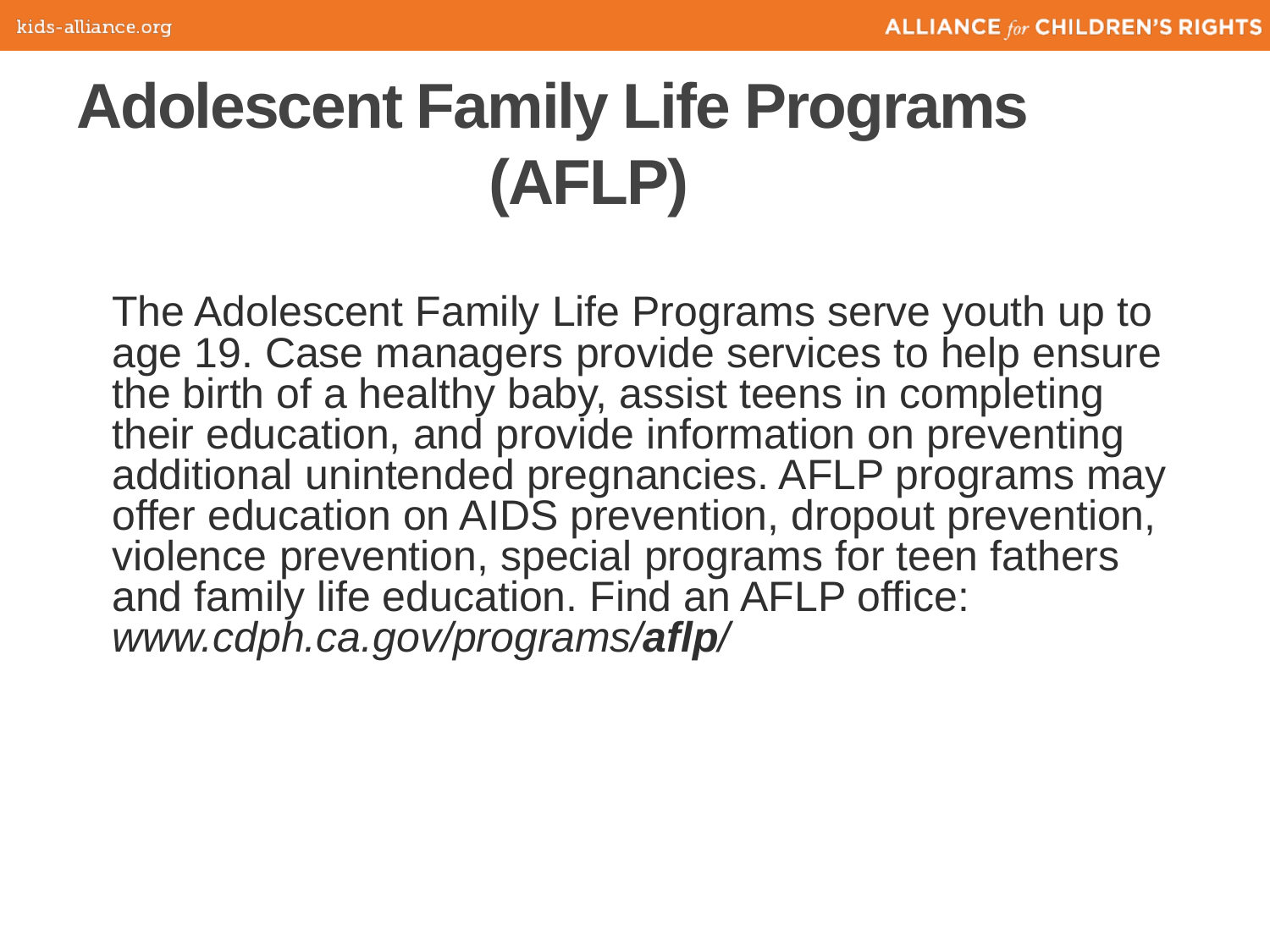## Advantages of Extended Foster Care for Parenting Youth

- A Non Minor Dependent (NMD) will have funding for both her/himself and their baby; funding for the baby is called an Infant Supplement and is currently \$900.00 per month
- The NMD will not need to apply for CalWORKs (welfare) while still in foster care. CalWORKs is limited to 48 months of benefits, so by remaining in care with funding for both the NMD and the baby (Infant Supplement), the clock will not start on CalWORKs benefits.
- There will be assistance finding housing for the NMD and the baby.
- There will be assistance finding child care, parenting classes and other things needed to take care of the baby.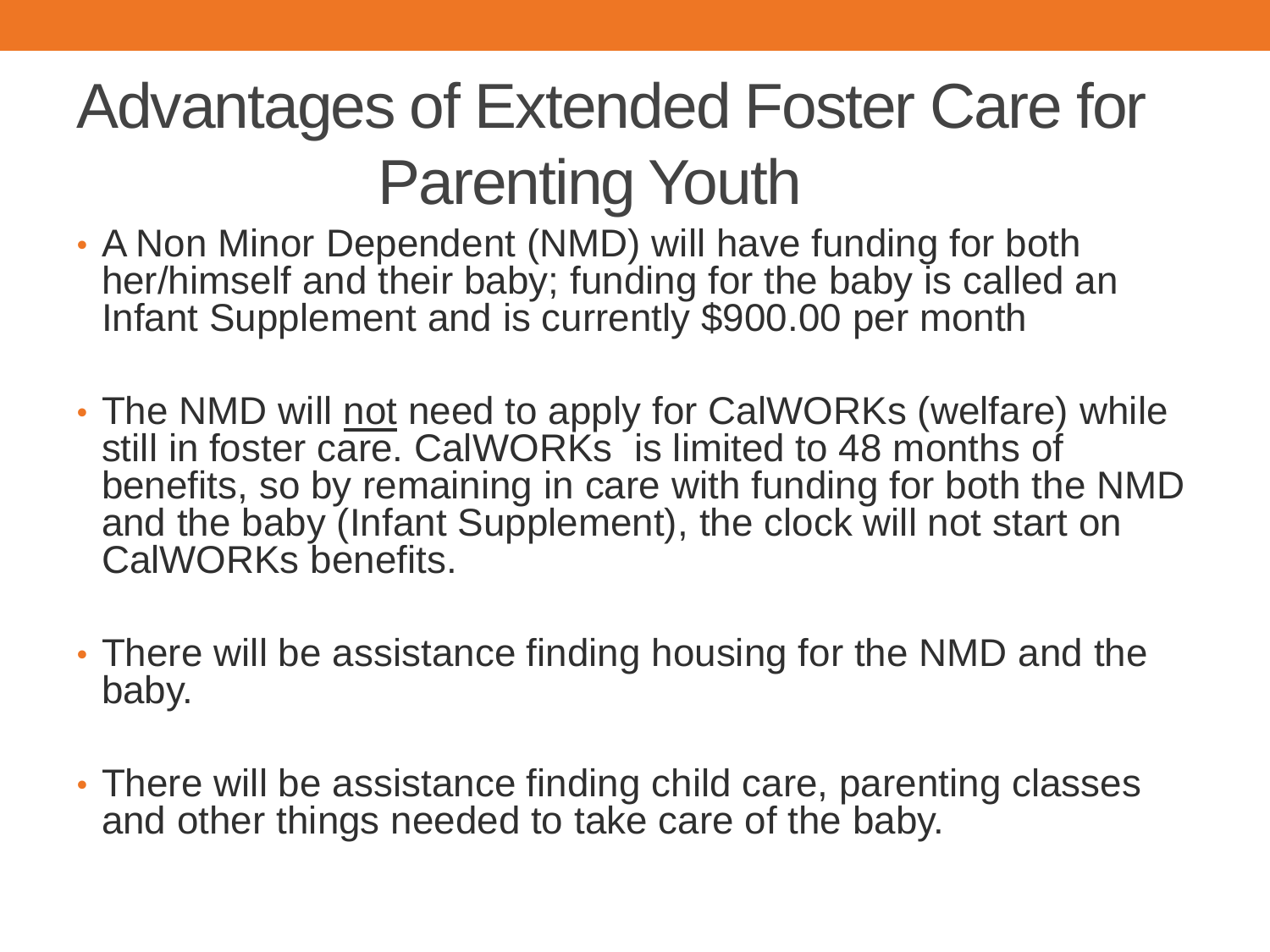#### kids-alliance.org

### HOME VISITATIONS PROGRAMS

- Having a healthy baby
- Prenatal care
- Nutrition
- Avoiding drugs
- Understanding what to expect during labor and delivery
- Some help with breast feeding
- Teaching the teens the importance of bonding with their baby and how to do it.
- Understanding child development
- Non-violent discipline
- Birth control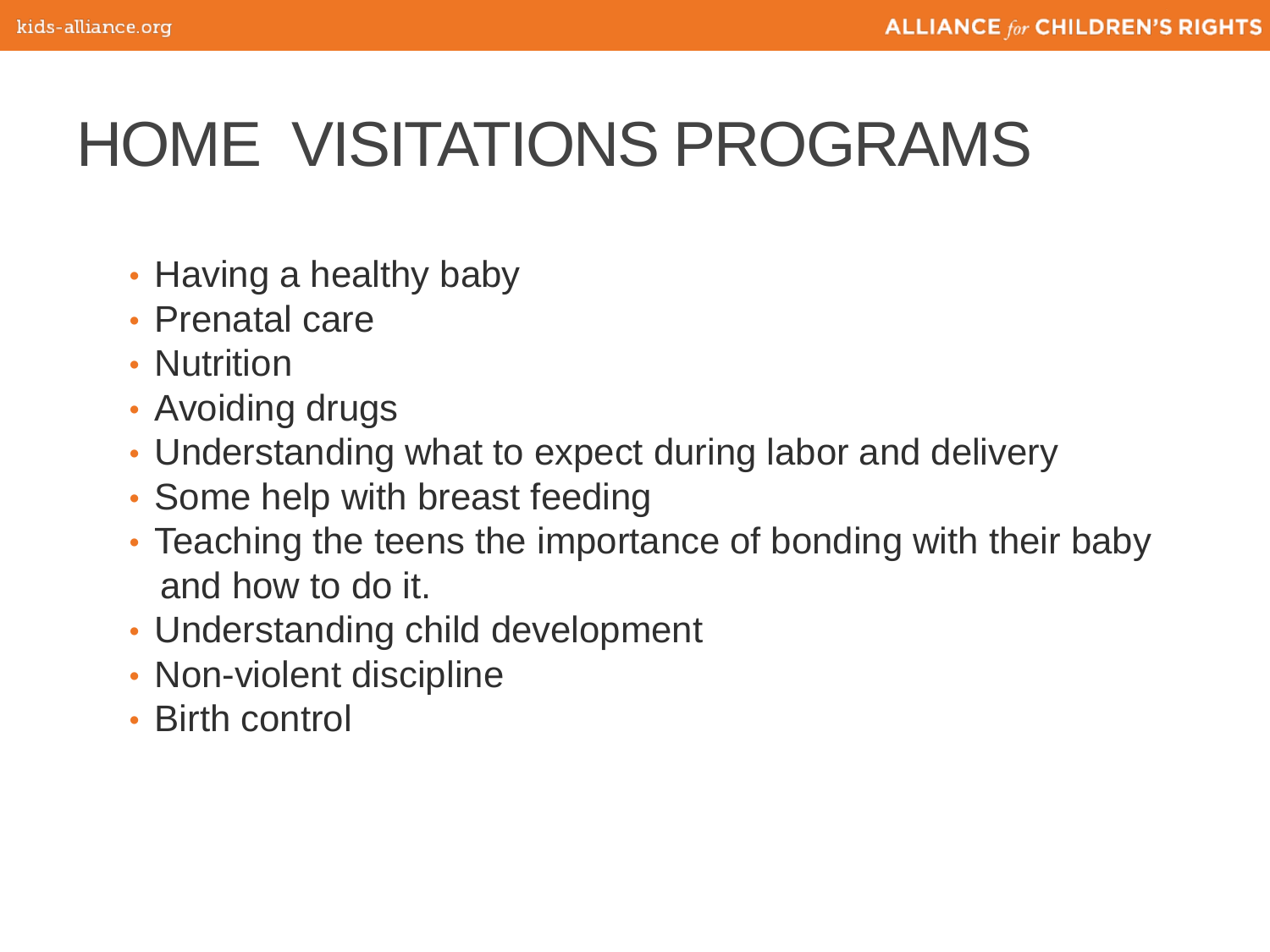### Home Visitation Programs (cont.)

#### • **Nurse-Family Partnership Program (NFP)**

The NFP is a free, voluntary program that partners firsttime moms with nurses who provide intensive home visitation services. Referrals to the NFP must be submitted by the 24<sup>th</sup> week of pregnancy. For more information:

*<http://publichealth.lacounty.gov/mch/nfp/nfp.htm>*

• **Los Angeles County Perinatal and Early Childhood Home Visitation Consortium**

<http://homevisitingla.org/resources-for-service-providers/> To access a PDF version of the Directory of Home Visitation Programs, input email address and click submit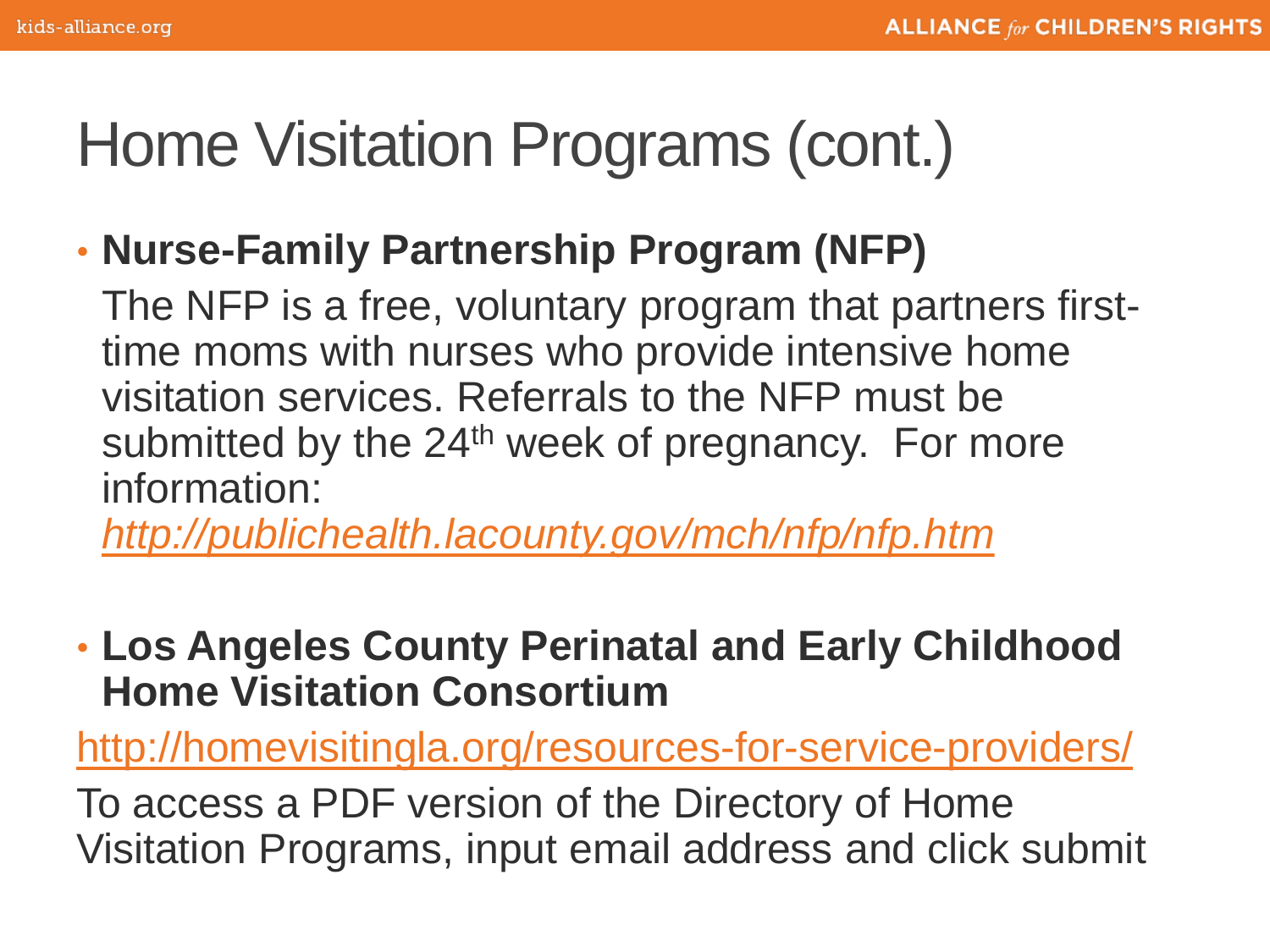### DOULA

A doula is a trained expert in childbirth. She helps the mom make a birth plan and provide support during labor and delivery.

• Doulas make one post- natal visit

[If the teen is interested, email Barbara Facher, b.facher@kids](mailto:b.facher@kids-alliance.org)alliance.org or Shiré Wortham, [s.wortham@kids-alliance.org](mailto:s.wortham@kids-alliance.org) with the youth's:

- Name
- Date of Birth
- Due date
- Address
- Hospital where she will deliver
- Phone number and/or email.